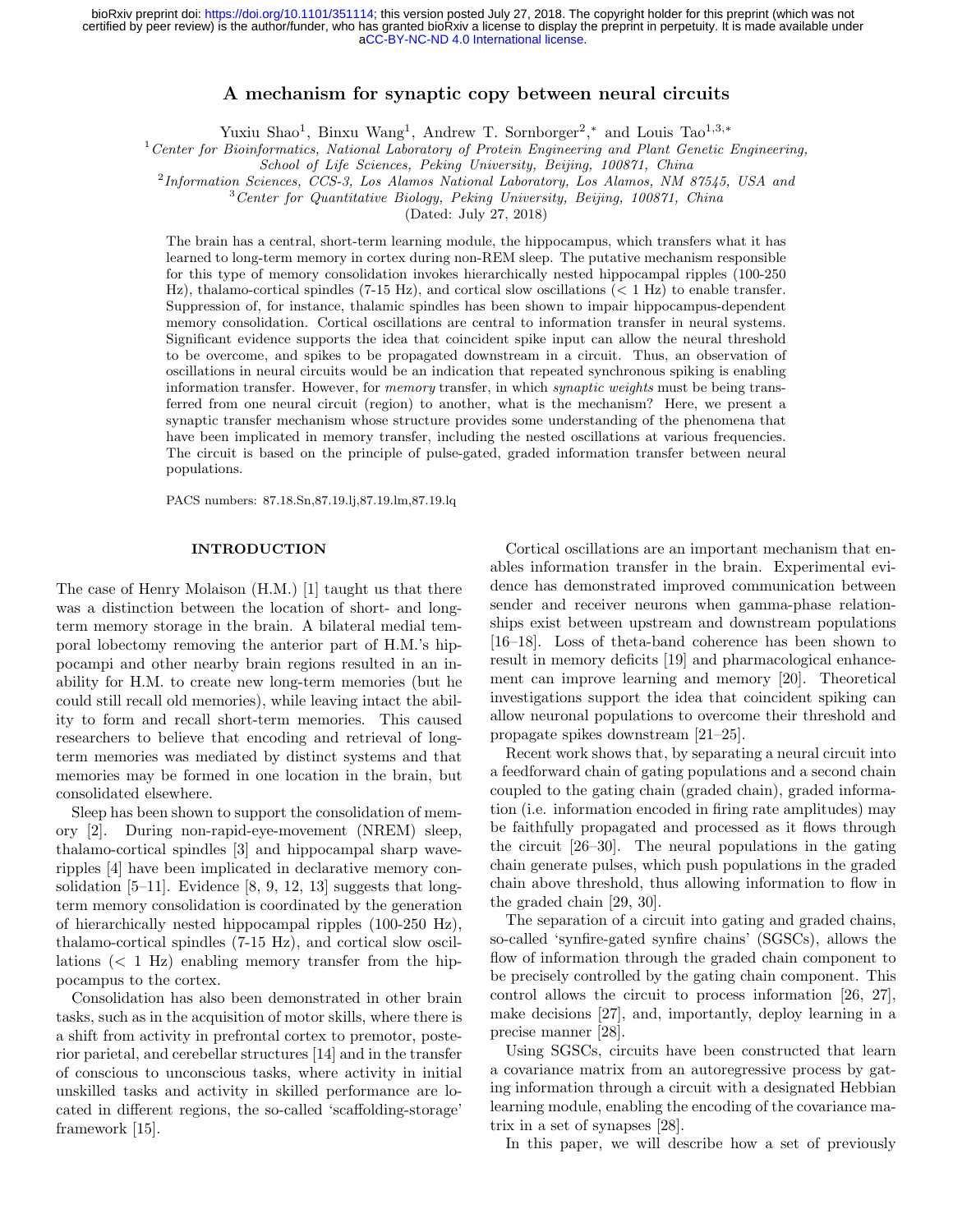[aCC-BY-NC-ND 4.0 International license.](http://creativecommons.org/licenses/by-nc-nd/4.0/) certified by peer review) is the author/funder, who has granted bioRxiv a license to display the preprint in perpetuity. It is made available under bioRxiv preprint doi: [https://doi.org/10.1101/351114;](https://doi.org/10.1101/351114) this version posted July 27, 2018. The copyright holder for this preprint (which was not

learned synapses may in turn be copied to another module with a pulse-gated transmission paradigm that operates internally to the circuit and is independent of the learning process.

## **METHODS**

Model. We use a mean-field model of an SGSC,

$$
\tau \frac{d}{dt} I_i^{j+1} = -I_i^{j+1} + f_i \left( \sum_k W_{ik}^{j+1,j} I_k^j + I_i^{\text{gate}}(t) \right) . \tag{1}
$$

Here,  $I_i^j$  denotes the synaptic current in neural population i in layer j.  $I_i^{\text{gate}}$  is a gating current, approximated by a square pulse of length T. Both currents are subthreshold. Thus, in the absence of the gating current, no information is propagated. For the simulations shown here, the time constant  $\tau = T$ .  $W_{ik}^{j,j+1}$  are elements of a synaptic connectivity matrix connecting layers j and  $j + 1$ . And f is a non-linear activity function, giving the firing rate, which, for an SGSC, is approximately piecewise-linear of the form

$$
f(x) = \begin{cases} x, x > 0 \\ 0, x \le 0 \end{cases} . \tag{2}
$$

These equations may be derived from an underlying set of integrate-and-fire equations via a Fokker-Planck analysis [29].

Synaptic weights evolve according to a differential equation implementing Hebbian learning

$$
\tau_W \frac{dW_{xy}^{j+1,j}}{dt} = -\left(W_{xy}^{j+1,j} - f_x(t)f_y(t)\right),\tag{3}
$$

where  $f_x$  and  $f_y$  are firing rates of neuronal populations on post- and pre-synaptic (resp.) sides of a synapse,  $W_{xy}$ . Here,  $\tau_W = 20,000 \times 19T$ , where 19T is the length of a single instance of a repeated gating motif (see below).

Note carefully that firing rates in this system are turned on and off by gating current pulses,  $I_i^{\text{gate}}(t)$ . For Hebbian learning, synaptic modification (other than an overall leak) will only occur when firing occurs simultaneously on both sides of the synapse. Hence, learning may be turned on and off depending on the gating sequence used in the circuit. When information is gated to both pre- and post-synaptic sides of a synapse simultaneously, synaptic weights are modified. When information is gated through the synapse (i.e. first a pulse to the pre-synaptic population, then a pulse to the post-synaptic population, giving graded information propagation) no synaptic modification occurs.

The use of pulse-gating [28] is an alternative to other mechanisms, such as synaptic scaling, spike-timing dependent plasticity, and synaptic redistribution [31], that have been appealed to in order to regulate Hebbian learning, which is an inherently positive-feedback process, since effective synapses are strengthened, but ineffective synapses are weakened. The advantage of pulse-gating in this context is the capability of



FIG. 1. Synaptic copy circuit.  $M_1$  -  $M_{10}$  (green) denote neuronal populations used for a short-term memory.  $M_1$ ,  $M_3$ , etc. denote populations that carry positive values of the input AR(2) process.  $M_2$ ,  $M_4$ , etc. carry the absolute values of negative values of the input process (we use a zero mean process).  $C$  (pink) and  $K$  (magenta) populations represent populations pre- and post-synaptic to a set of Hebbian synapses. These synapses (light gray) are used to learn the lagged-covariances from the input process. U populations (blue) are used to coordinate a unit input value to various neural populations.  $C'$  (pink) and  $K'$  (magenta) populations are used for synaptic copy. The synaptic weights learned in the  $C$  and  $K$  populations are transferred to these populations. Synaptic weights for dark gray arrows are fixed. Arrows show synaptic direction.

precisely controlling the destination and timing of information propagation, and hence learning, in the circuit.

Connectivity and Pulse Sequence. The neural circuit connectivity used for synaptic copy is shown in Fig. 1. One sequence of a periodically repeating set of gating pulses for the control of information propagation through the circuit is shown in Fig. 2.

In the first phase of operation of the circuit, a stochastic, autoregressive  $(AR(2))$  process with covarying lags at times 2T and 4T is input to neural populations  $M_1$  and  $M_2$ . Positive values (above the mean) are input to  $M_1$ , and the absolute values of negative values are input to  $M_2$ . Although the functionality is not explicitly used for these simulations, both positive and negative values are necessary to reconstruct an AR process from the covariance [28]. These values are propagated through short-term memories,  $M_3$  through  $M_{10}$ .

The gating pulse sequence guides information through the circuit. Initial pulses propagate information from the input AR(2) process through the short-term memory populations  $M_1$  through  $M_{10}$  (Fig. 2, purple box at upper left). The neural populations  $M_3$ ,  $M_4$ , and  $M_7$ ,  $M_8$  are temporary storage to allow neural currents to relax (and hence maintain accurate graded information propagation) between repeated information transfers to each population. Once the memory values are simultaneously in populations  $M_1$ ,  $M_2$ ,  $M_5$ ,  $M_6$ , and  $M_9$ ,  $M_{10}$ , the values are gated simultaneously to both sides,  $C$  and  $K$ , of a set of Hebbian synapses (Fig. 2, vertical red box).

Initially, no information is read into the  $U$  populations, and therefore, no further downstream processing occurs. During this phase of information processing, the covariance of the AR(2) process is encoded in the synapses between pop-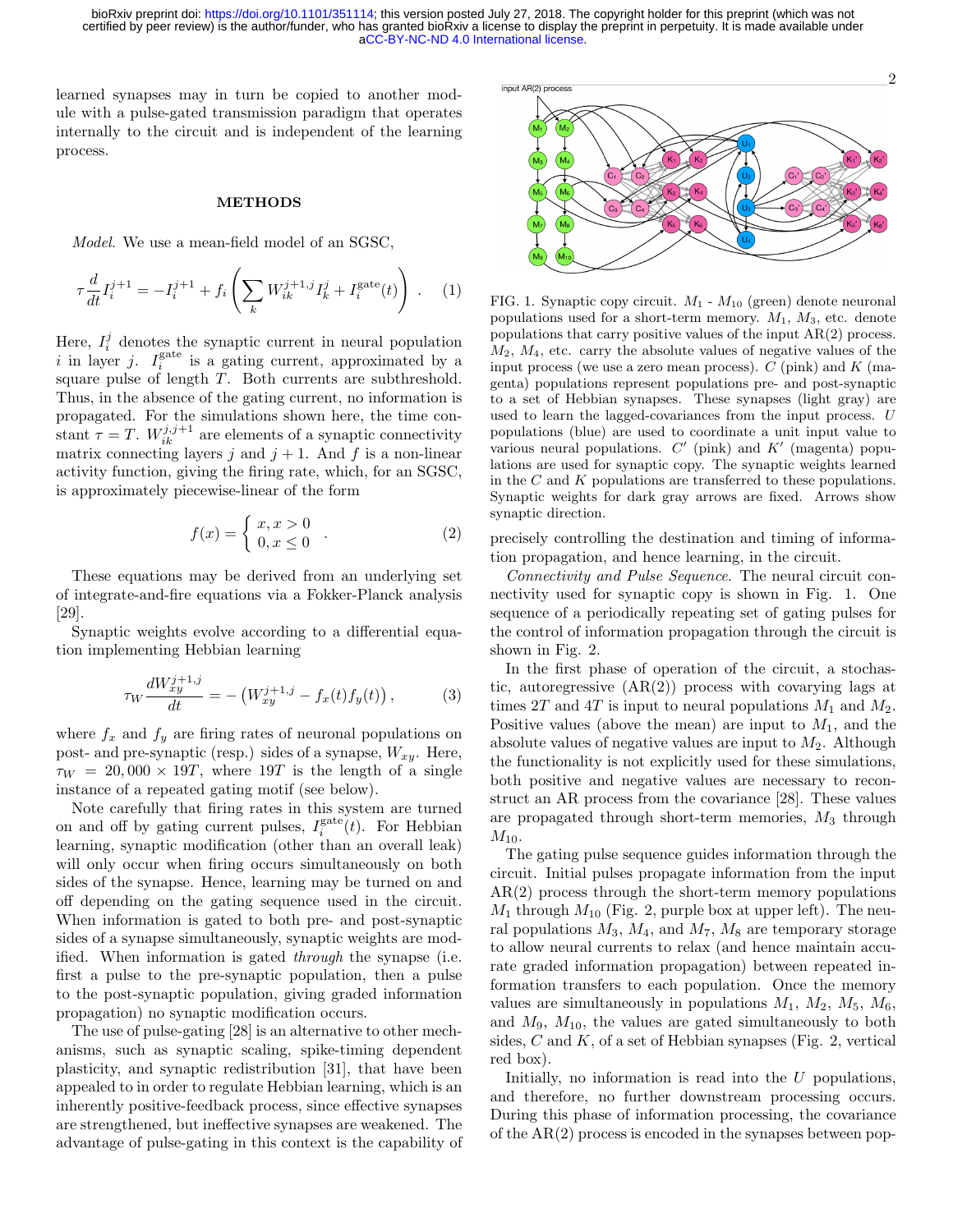

FIG. 2. Synaptic copy pulse sequence. Each row corresponds to a gating pulse time series. Neuronal populations are denoted on the left:  $M$  (short-term memory),  $C$  (input to Hebbian synapses that learn  $AR(2)$  covariance), K (output from Hebbian synapses that learn  $AR(2)$  covariance), U (populations that coordinate unit inputs to various neural populations),  $C'$  (input to Hebbian synapses to which  $AR(2)$  covariance is copied), and  $K'$  (output from Hebbian synapses to which AR(2) covariance is copied). Purple boxes surround pulses that gate the AR(2) process through the short-term memory. Red boxes surround the pulses used to learn the AR(2) covariance. Yellow boxes gate Euclidean basis vectors to the C populations. Green boxes gate transformed Euclidean vectors to the  $K$  populations. The cyan box denotes pulses that gate a unit value through a subcircuit. Magenta boxes simultaneously gate Euclidean basis vectors and their transforms to  $C'$  and  $K'$ , hence implementing synaptic copy.

ulations  $C$  and  $K$  of the neural circuit. This phase is meant to represent short-term memory encoding.

During the second phase of operation, the input process continues to be read into short-term memory. For this circuit, this is necessary in order to maintain the amplitude of the covariance encoded between the  $C$  and  $K$  populations. Otherwise, the leak would cause an exponential decrease in the covariance amplitude (although relative covariances would still have the correct proportional values). In a complete biological neural circuit, a means of stabilizing the synapses, such as lengthening the relaxation time constant,  $\tau_W$ , would need to be invoked.

The copy is begun with the input of a unit pulse into the  $U_1$ population. This pulse circulates through the  $U$  populations and is gated to the  $C_1$ ,  $C_2$ ,  $C_3$ , and  $C_4$  populations successively (Fig. 2, yellow boxes). This corresponds to writing the Euclidean basis vectors,  $(1, 0, 0, 0)$ ,  $(0, 1, 0, 0)$ , etc., to the input of the covariance. The unit pulse is then gated through the  $C-K$  synapses (Fig. 2, green boxes) producing a transformed unit vector in the  $K$  populations. The unit pulse then gates the Euclidean basis vectors and the transformed vectors simultaneously to both sides of the synapses connecting the  $C'$  populations with the  $K'$  populations. Upon multiple



FIG. 3. Synaptic copy graded sequences, encoding and copy phases. Each row corresponds to a graded pulse time series. Neuronal populations are denoted on the left:  $M, C, K, U, C'$ , and  $K'$ . A) Graded information pulses during the encoding phase. Here, the time series is read in and copied simultaneously to pre- and post-synaptic populations  $C$  and  $K$  (resp.). During this phase, the lagged covariance of the AR(2) time series is encoded via Hebbian learning in synapses between these populations. B) Graded information pulses during the copy phase. Here, the encoded covariance is maintained using the same pulses as in A). Additionally, a unit pulse is written into the U populations, and this unit pulse is used to write Euclidean basis vectors to the C populations, the unit vectors are gated through the covariance encoding synapses, and their transforms result in the K populations. The unit vectors and transforms are then written simultaneously to pre- and post-synaptic populations  $C'$  and  $K'$  (resp.). Hebbian learning causes the covariance to be copied to these synapses. Note that the graded pulses, of length  $T$ , here appear flat. This is because the simulation was long, and only the peak of the pulse was saved. See [26] for the canonical graded pulse shape.

repeats of this process, Hebbian learning then encodes a copy of the  $C-K$  synapses in the  $C'-K'$  synapses. This phase of operation is meant to represent consolidation of short-term memory to long-term memory.

#### RESULTS

In Fig. 3, we show the  $AR(2)$  process values gated through the circuit for both encoding and copy phases. Fig. 3A shows input during the encoding phase as it is gated through the short-term memory populations,  $M$ , and simultaneously gated to  $C$  and  $K$  populations, hence encoding the covariance. Fig. 3B shows circuit operation after the copy phase has begun. At this point, the unit pulse may be seen circulating through the U populations, and the Euclidean basis vectors and their transforms being generated in the C and K populations, and their simultaneous propagation to  $C'$  and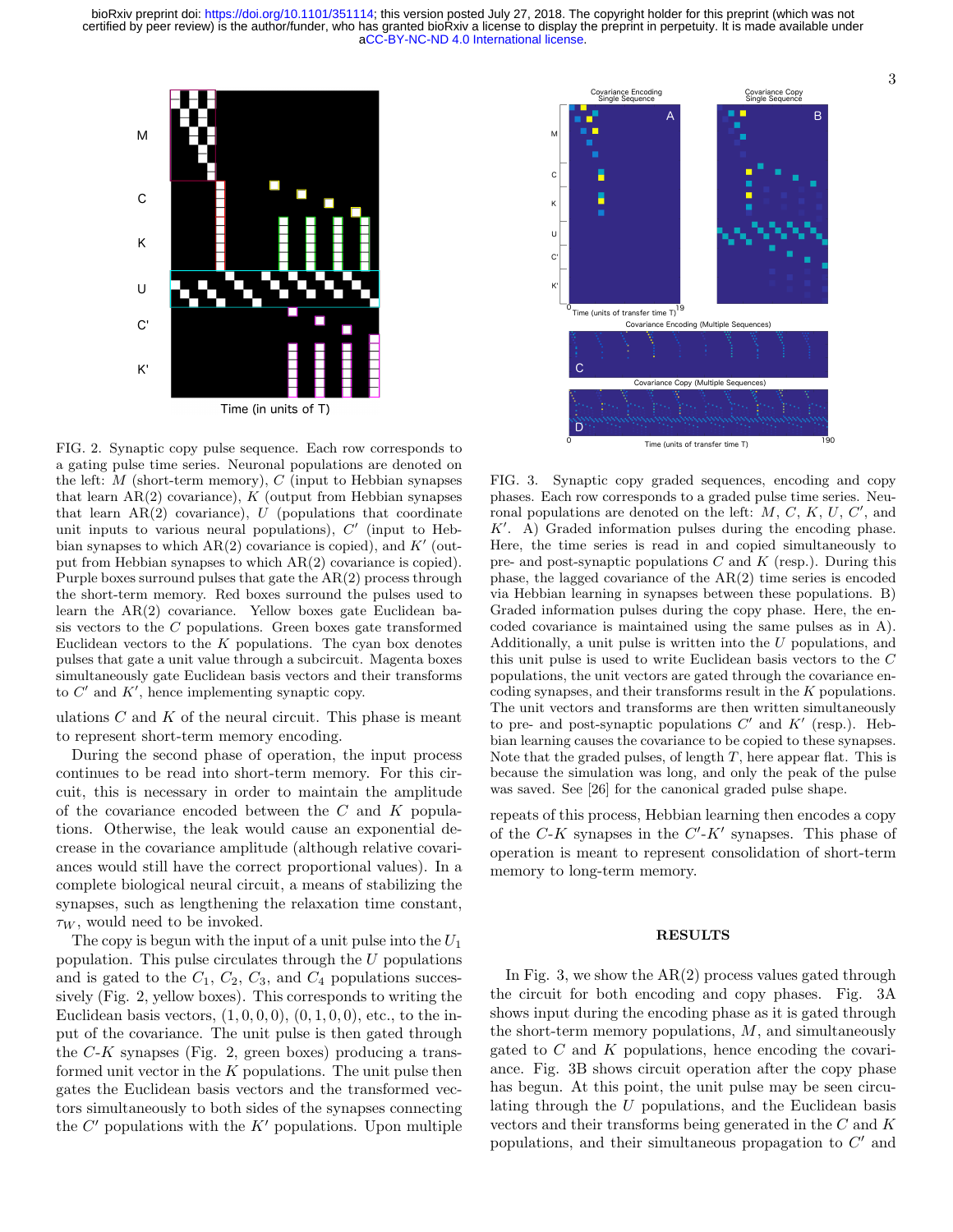

FIG. 4. Synaptic weight evolution. A) Graded pulses shown for the full synaptic copy simulation. The encoding and copying phases are evident in the lower half of the plot, where the onset of the copy pulses may be seen. B) The synaptic weights shown as a function of time. The weights encoding the covariance from the stochastic time series input are seen transiently rising to their asymptotic values first. Then, once the unit pulse has been introduced and the copying phase has been initiated, the weights encoding the copied covariance are seen rising to their asymptotic values. Note that the copied weights rise smoothly because of the effective double filtering of the Hebbian learning evolution. First from the initial encoding, then a second smoothing from the copy. C, D, E) The synaptic weights shown as they evolve within the connectivity matrix: before encoding, after encoding, after copy. Note that the copied synapses both in panel E) and in panel B) have been normalized by an overall multiplicative scalar that is induced by the differing effective leakages from the periodic learning sequences (times between simultaneous copy to preand post-synaptic populations).

 $K'$  populations leading to synaptic copy. Fig. 3C,D show sets of repeated encoding and copy sequences.

In Fig. 4A, we show the graded information as it is repeatedly propagated through the circuit  $20 \times \tau_W$  times. Halfway through the simulation, at time  $10 \times \tau_W$ , the synaptic copy phase is turned on. In Fig. 4B, we see the evolution of the encoding and copy synapses, with the encoding phase occurring first, and the copy phase initiating after the encoded synapses are stable. In Fig. 4C, D, E we show the synaptic connectivities (see Fig. 1) with the covariance matrices initially, after encoding, and after copy (resp.).

## DISCUSSION

The synaptic copy circuit that we have presented here has an important feature that is remarkably similar to that seen experimentally in measurements of memory consolidation [8, 9, 12, 13], viz. nested, in-phase oscillations at multiple frequencies. During memory consolidation, that is, during the copy phase of our simulations, intermediate frequency oscillations are used to generate transformed vectors from encoding synapses that are propagated to copy synapses. High frequency oscillations are used to coordinate the transformation and propagation of information from one part of the circuit to another. These are all nested within the base frequency set by the overall sequence execution period of 19T.

We do not mean to imply that there is a direct mapping between our circuit and memory consolidation circuits in the brain. Our circuit is simply meant as an existence proof that synaptic copy is possible using the synfire-gated synfire chain mechanism in a neural circuit with local, Hebbian learning. In the circuit presented here, the size of the synaptic matrix being copied determines the intermediate frequencies responsible for generating the transformed Euclidean vectors in the copy process and also influences the low-frequency behavior. Thus, the relative nested oscillation frequencies involved in the copy vary depending on specifics of what is being copied. Nonetheless, the similarities in oscillatory epiphenomena are intriguing and the underlying concept, that the nature of the algorithm informs the structure of oscillatory phenomena seen in the circuit, could provide a way forward for reverse engineering information processing features of neural circuits from the details of spectral measurements.

An important feature of this synaptic copy mechanism is that it functions independently of how the information being copied was learned originally. This is important in that, if there were such a dependence, for instance, in the mammalian brain, then one would not expect a canonical set of frequencies to be involved in consolidation during NREM sleep. Indeed, the frequency content would vary depending on the day-to-day processes that the encoding system was exposed to. In the case considered here, one would need to re-generate the AR process whose covariance was learned initially. This would be impractical, particularly for a general purpose system, such as the brain obviously has.

In addition to being a useful model for understanding how memory is transferred between brain areas, pulse-gating and the capability of synaptic copy within a neural circuit may be useful in neuromorphic systems for which learning or communication is expensive, or for neuromorphic implementation of machine learning structures such as neural Turing machines [32]. For such circuits, it may be cheaper to temporarily enable (possibly expensive) learning only in specific regions of a neuromorphic chip (or chips). This would allow synapses to be copied to regions that, for instance, would be used for inference, but not intensive learning, similarly to how TPUs are used to make inferences that were learned on a GPU.

Finally, the synaptic copy circuit is an explicit solution to the long-standing 'weight transfer problem' [33, 34] that has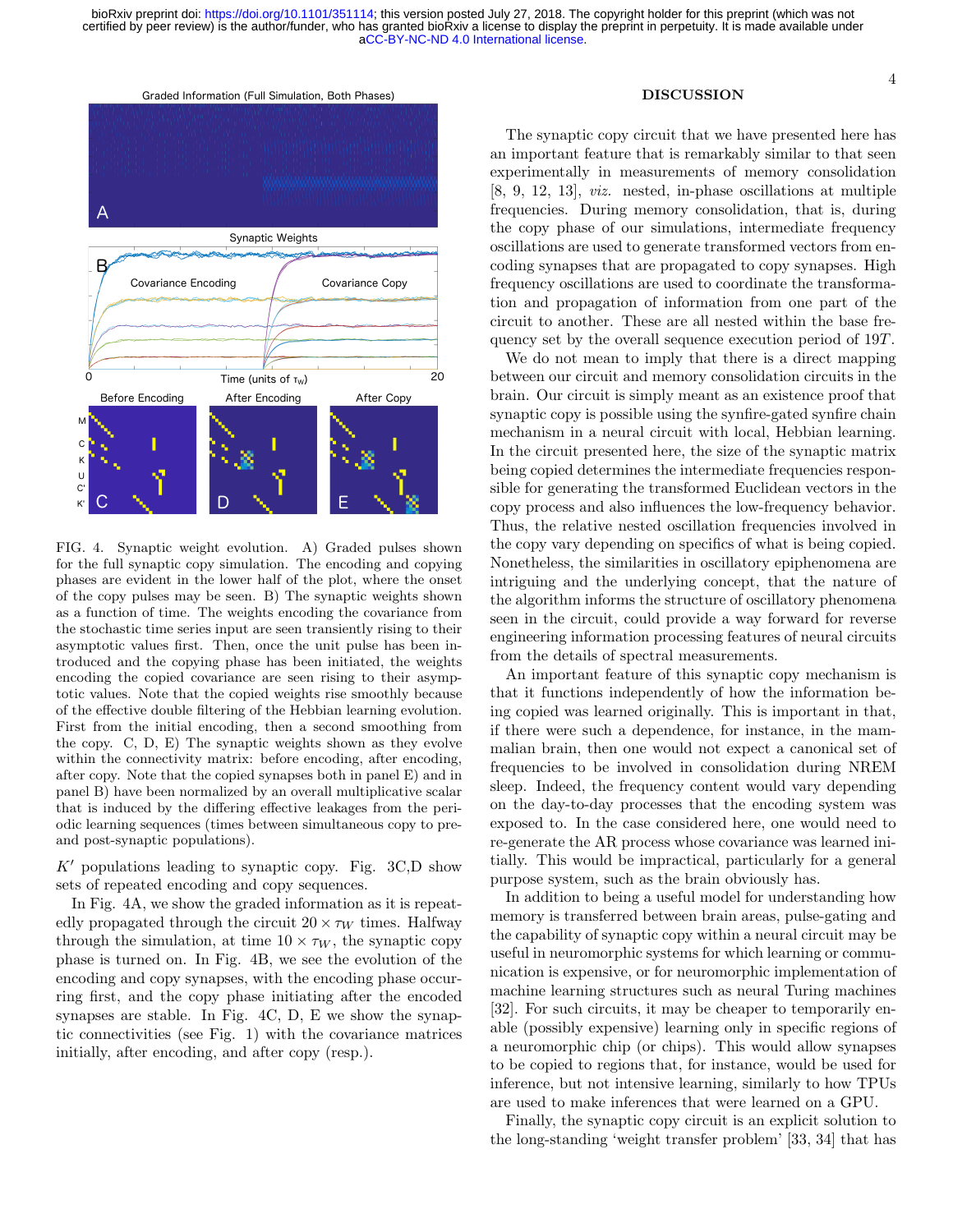[aCC-BY-NC-ND 4.0 International license.](http://creativecommons.org/licenses/by-nc-nd/4.0/) certified by peer review) is the author/funder, who has granted bioRxiv a license to display the preprint in perpetuity. It is made available under bioRxiv preprint doi: [https://doi.org/10.1101/351114;](https://doi.org/10.1101/351114) this version posted July 27, 2018. The copyright holder for this preprint (which was not

hindered the implementation of biophysically realistic deep neural networks [35].

### AUTHOR CONTRIBUTIONS

Y.S. and B.W. contributed equally to this paper.

Acknowledgements. L.T. thanks the Los Alamos National Laboratory (LANL) and the UC Davis Mathematics Department for their hospitality. This work was supported by the Natural Science Foundation of China grants 31771147 (Y.S., B.W., L.T.), 91232715 (L.T), by the Open Research Fund of the State Key Laboratory of Cognitive Neuroscience and Learning grant CN-LZD1404 (Y.S., B.W., L.T.), by the Beijing Municipal Science and Technology Commission under contract Z151100000915070 (Y.S., B.W., L.T.), and by the ASC Beyond Moore's Law project at LANL (A.T.S.).. LANL preprint - LA-UR-18-24103.

- Corresponding authors' email: sornborg@lanl.gov, taolt@mail.cbi.pku.edu.cn
- [1] W. B. Scoville and B. Milner. Loss of recent memory after bilateral hippocampal lesions. J. Neurol. Neurosurg. Psychi $atry, 20(1):11-21, Feb 1957.$
- [2] B. Rasch and J. Born. About sleep's role in memory. Physiol. Rev., 93(2):681–766, Apr 2013.
- [3] M. Steriade, L. Domich, and G. Oakson. Reticularis thalami neurons revisited: activity changes during shifts in states of vigilance. J. Neurosci., 6(1):68–81, Jan 1986.
- [4] G. Buzsáki, Z. Horváth, R. Urioste, J. Hetke, and K. Wise. High-frequency network oscillation in the hippocampus. Science, 256:1025–1027, 1992.
- [5] S. M. Fogel and C. T. Smith. The function of the sleep spindle: a physiological index of intelligence and a mechanism for sleep-dependent memory consolidation. Neurosci Biobehav Rev, 35(5):1154–1165, Apr 2011.
- [6] M. Friedrich, I. Wilhelm, J. Born, and A.D. Friederici. Generalization of word meanings during infant sleep. Nature Communications, 6:6004, 2015.
- [7] N. K. Logothetis, O. Eschenko, Y. Murayama, M. Augath, T. Steudel, H. C. Evrard, M. Besserve, and A. Oeltermann. Hippocampal-cortical interaction during periods of subcortical silence. Nature, 491(7425):547–553, Nov 2012.
- [8] L. Marshall, H. Helgadottir, M. Molle, and J. Born. Boosting slow oscillations during sleep potentiates memory. Nature, 444(7119):610–613, Nov 2006.
- [9] H. V. Ngo, T. Martinetz, J. Born, and M. Molle. Auditory closed-loop stimulation of the sleep slow oscillation enhances memory. *Neuron*, 78(3):545–553, May 2013.
- [10] T. Schreiner, M. Lehmann, and B. Rasch. Auditory feedback blocks memory benefits of cueing during sleep. Nat Commun, 6:8729, Oct 2015.
- [11] D. V. Wang, H. J. Yau, C. J. Broker, J. H. Tsou, A. Bonci, and S. Ikemoto. Mesopontine median raphe regulates hippocampal ripple oscillation and memory consolidation. Nat. Neurosci., 18(5):728–735, May 2015.
- [12] N. Maingret, G. Girardeau, R. Todorova, M. Goutierre, and M. Zugaro. Hippocampo-cortical coupling mediates memory

consolidation during sleep. Nat. Neurosci., 19(7):959–964, 07 2016.

5

- [13] C.-F.V. Latchoumane, H.-V.V. Ngo, J. Born, and Shin H.-S. Thalamic spindles promote memory formation during sleep through triple phase-locking of cortical, thalamic, and hippocampal rhythms. Neuron, 95:424–435, 2017.
- [14] R. Shadmehr and H. H. Holcomb. Neural correlates of motor memory consolidation. Science, 277(5327):821–825, Aug 1997.
- [15] S. E. Petersen, H. van Mier, J. A. Fiez, and M. E. Raichle. The effects of practice on the functional anatomy of task performance. Proc. Natl. Acad. Sci. U.S.A., 95(3):853–860, Feb 1998.
- [16] T. Womelsdorf, J.M. Schoffelen, R. Oostenveld, W. Singer, R. Desimone, A.K. Engel, and P. Fries. Modulation of neuronal interactions through neuronal synchronization. Science, 316:1609–1612, 2007.
- [17] L. Colgin, T. Denninger, M. Fyhn, T. Hafting, T. Bonnevie, O. Jensen, M. Moser, and E. Moser. Frequency of gamma oscillations routes flow of information in the hippocampus. Nature, 462:75–78, 2009.
- [18] M. Vinck, T. Womelsdorf, and P. Fries. Gamma-band synchronization and information transmission. CRC Press, Boca Raton, London, New York, 2013.
- [19] J. Winson. Loss of hippocampal theta rhythm results in spatial memory deficit in the rat. Science, 201:160-163, 1978.
- [20] A.L. Markowska, D.S. Olton, and B. Givens. Cholinergic manipulations in the medial septal area: Age-related effects on working memory and hippocampal electrophysiology. J. Neurosci., 15:2063–2073, 1995.
- [21] M. Abeles. Role of the cortical neuron: Integrator or coincidence detector? Isr. J. Med. Sci., 18:83–92, 1982.
- [22] E. Salinas and T.J. Sejnowski. Correlated neuronal activity and the flow of neural information. Nat. Rev. Neurosci., 2: 539–550, 2001.
- [23] T. P. Vogels and L. F. Abbott. Signal propagation and logic gating in networks of integrate-and-fire neurons. J Neurosci, 25:10786–10795, 2005.
- [24] A. Kumar, S. Rotter, and A. Aertsen. Spiking activity propagation in neuronal networks: Reconciling different perspectives on neural coding. Nat. Rev. Neurosci., 11:615–627, 2010.
- [25] T. P. Vogels and L. F. Abbott. Gating multiple signals through detailed balance of excitation and inhibition in spiking networks. Nat. Neurosci., 12(4):483–491, Apr 2009.
- [26] A.T. Sornborger, Z. Wang, and L. Tao. A mechanism for graded, dynamically routable current propagation in pulsegated synfire chains and implications for information coding. J. Comput. Neurosci., August 2015. doi:10.1007/s10827-015- 0570-8.
- [27] Z. Wang, A.T. Sornborger, and L. Tao. Graded, dynamically routable information processing with synfiregated synfire chains. PLoS Comp Biol, 12:6, 2016. doi: 10.1371/journal.pcbi.1004979.
- [28] Y. Shao, A.T. Sornborger, and L. Tao. A pulse-gated, predictive neural circuit. Proceedings of the 50th Asilomar Conference on Signals, Systems and Computers, 2016. doi: 10.1109/ACSSC.2016.7869530.
- [29] Z.C. Xiao, J.W. Zhang, A.T. Sornborger, and L. Tao. Cusps enable line attractors for neural computation. Phys. Rev. E, 96:052308, 2017. doi:10.1109/ACSSC.2016.7869530.
- [30] Z.C. Xiao, B.X. Wang, A.T. Sornborger, and L. Tao. Mutual information and information gating in synfire chains. Entropy, 20:102, 2018. doi:10.3390/e20020102.